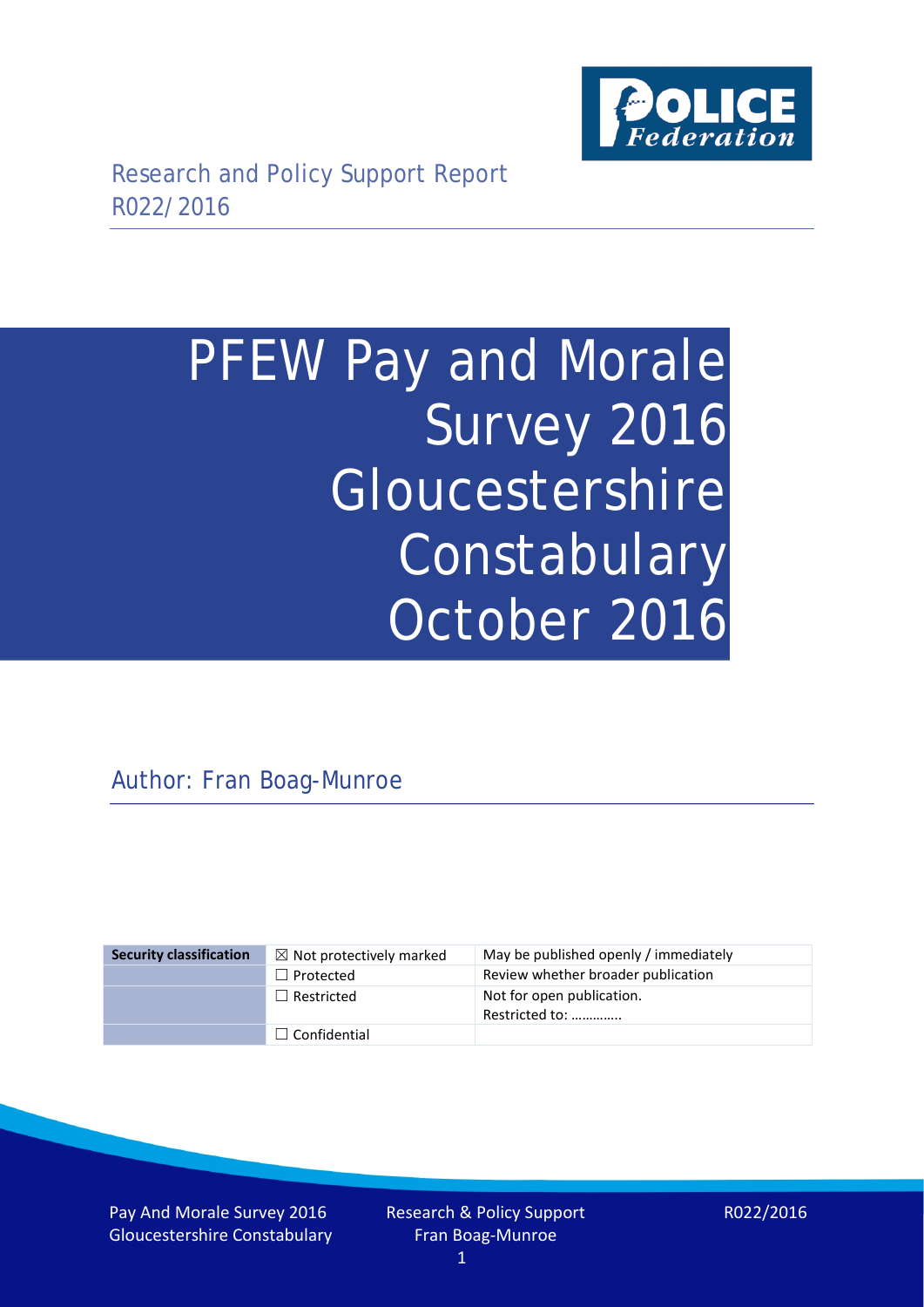### **INTRODUCTION**

This note provides a summary of responses to the PFEW Pay and Morale Survey received from respondents from Gloucestershire Constabulary in 2016.

Where appropriate, details of average responses for the police service as a whole are also presented, as well as a ranking of Gloucestershire Constabulary compared to other forces. Where rankings are provided, a ranking of 1 represents the force with the highest percentage of respondents expressing a particular attitude or intention, and a ranking of 42 represents the force with the lowest percentage of respondents expressing a particular attitude or intention<sup>[1](#page-1-0)</sup>. One force was excluded from this ranking because the sample size was considered too low to be representative of the force as a whole (<200 responses). Please be aware that the actual differences between individual rank positions may be quite small and, if used, should be interpreted cautiously.

Graphical summaries are also presented which compare the proportion of respondents expressing a particular attitude or intention in each force to the average for the service as a whole. These graphical summaries indicate either 1) that a force has the same proportion of respondents expressing a particular attitude as the national average or lower; 2) that the force has a higher proportion of respondents expressing a particular attitude than the national average; or 3) that the proportion of respondents expressing a particular attitude in a force is 10% or more higher than the national average.

# **RESPONSE RATE AND RESPONDENTS**

310 responses were received from Gloucestershire Constabulary, representing a response rate of around 29% (based on March 2016 Home Office figures of officer headcount). The national response rate for the 2016 survey was 35%. Last year's response rate for Gloucestershire Constabulary was 16%. Please bear this in mind when making comparisons with last year's findings.

Overall 2% of respondents to the survey declined to state which force they belonged to. The responses from these officers have been included within the national data but are excluded from force-level analysis.

70.6% of responses from Gloucestershire Constabulary were received from male officers and 29.4% of responses were from female officers. 68.4% of respondents were Constables, 22.0% were Sergeants and 9.5% were Inspectors or Chief Inspectors.

<span id="page-1-0"></span> $1$  Rankings have been determined at two decimal places.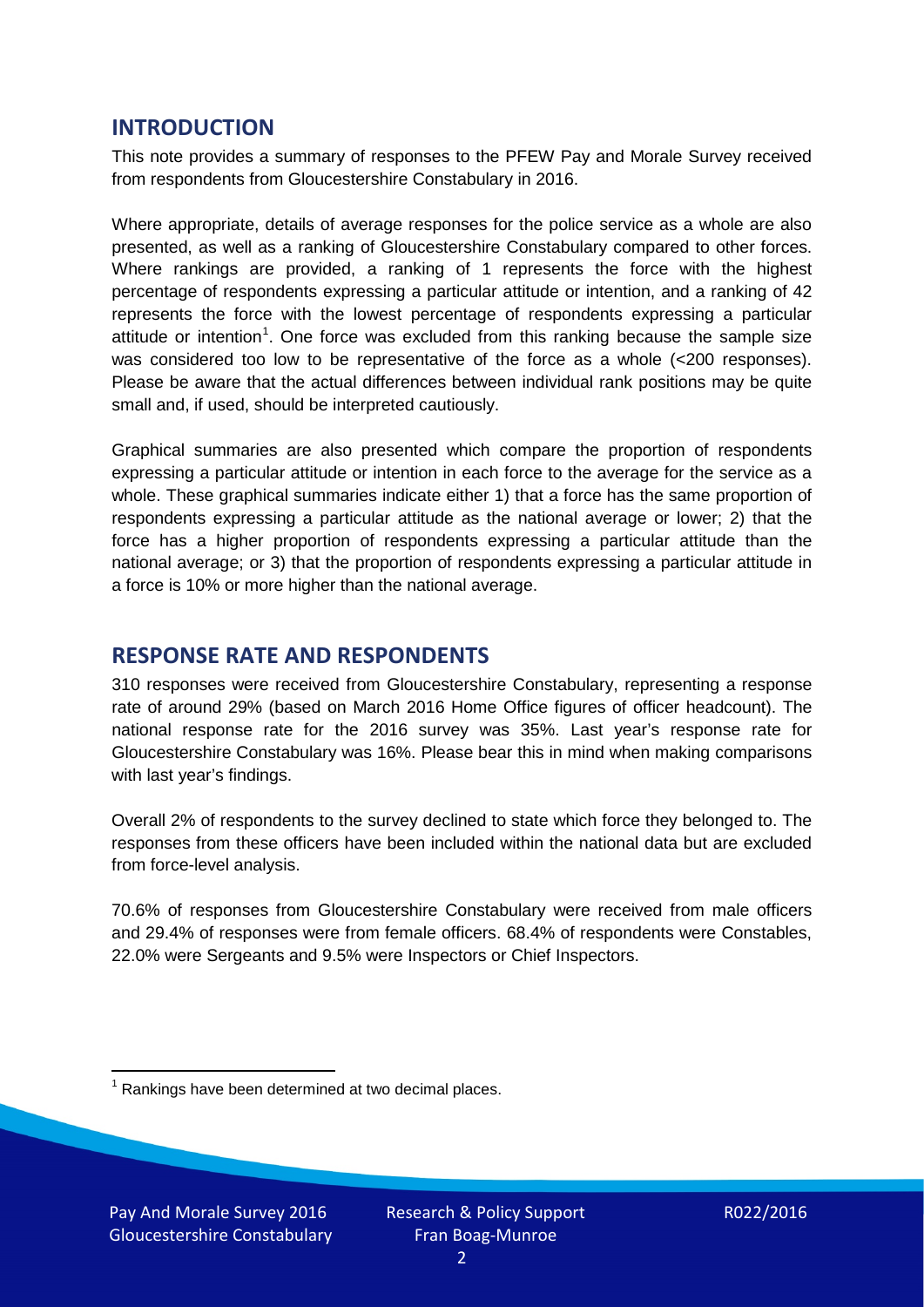#### **MORALE**

51.4% of respondents from Gloucestershire Constabulary told us that their morale is currently low.

Nationally, the proportion of respondents reporting low personal morale ranges from 72.0% at the top ranking force to 41.9% at the bottom ranking force. In terms of the proportion of respondents with low morale, Gloucestershire Constabulary ranks 26 out of 42, meaning that, compared to Gloucestershire Constabulary, there are 16 forces with a smaller proportion of respondents reporting low morale.

94.1% of respondents from Gloucestershire Constabulary felt that morale within the force is currently low.

Across England and Wales as a whole, the proportion of respondents reporting low force morale ranges from 98.8% at the top ranking force to 74.1% at the bottom ranking force. In terms of the proportion of respondents reporting low force morale, Gloucestershire Constabulary ranks 8 out of 42 forces, meaning that there are 34 forces with a smaller proportion of respondents who feel that morale within their force is low.

Comparison of 2016 and 2015 figures for morale in Gloucestershire Constabulary are provided in the table below.

|                     | 2016  | 2015  |
|---------------------|-------|-------|
| Low personal morale | 51.4% | 68.9% |
| Low force morale    | 94.1% | 96.6% |

The proportion of respondents in the police service as a whole who said that their morale is low was 55.9%; this compares to 70.1% of respondents to the PFEW Pay and Morale survey in 2016; the proportion of respondents reporting low morale in 2016 was significant smaller than in [2](#page-2-0)015<sup>2</sup>.

The proportion of respondents in the service as a whole who said that morale in their force was low was 89.5%; in 2015, this proportion was 94.6%. Again the difference between 2016 and 2015 was statistically significant<sup>[3](#page-2-1)</sup>.

<span id="page-2-0"></span> $2$  Z= 40.1, p < 0.001

<span id="page-2-1"></span> $3$  Z=25.2, p < 0.001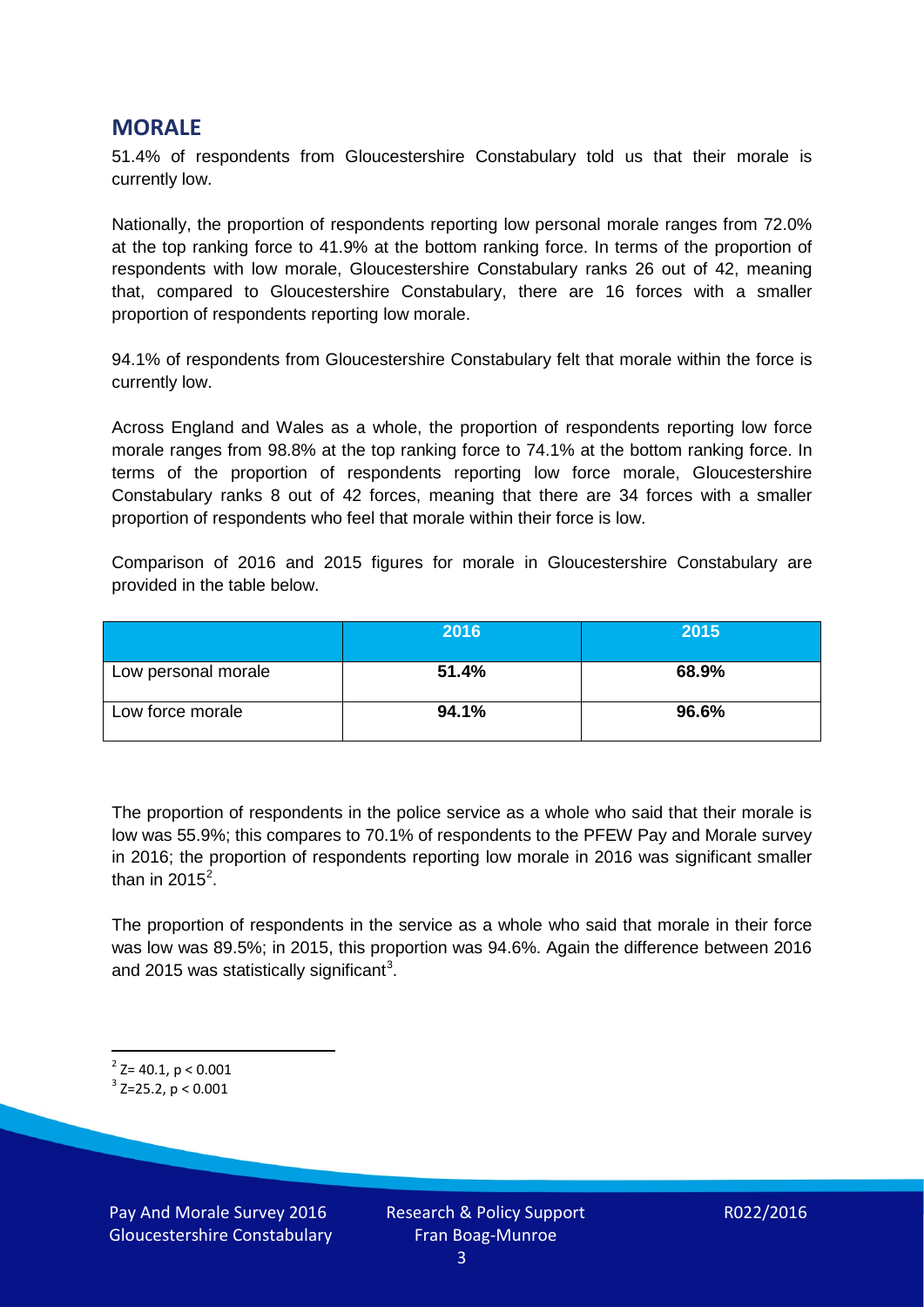*Proportion of respondents reporting low personal morale compared to national average in 2016*



#### *REASONS FOR LOW MORALE*

The survey asked respondents about the factors that had a positive or negative effect on their morale, the table below shows the proportion of respondents in Gloucestershire Constabulary who said a particular factor has had a negative effect upon their morale compared to the national average.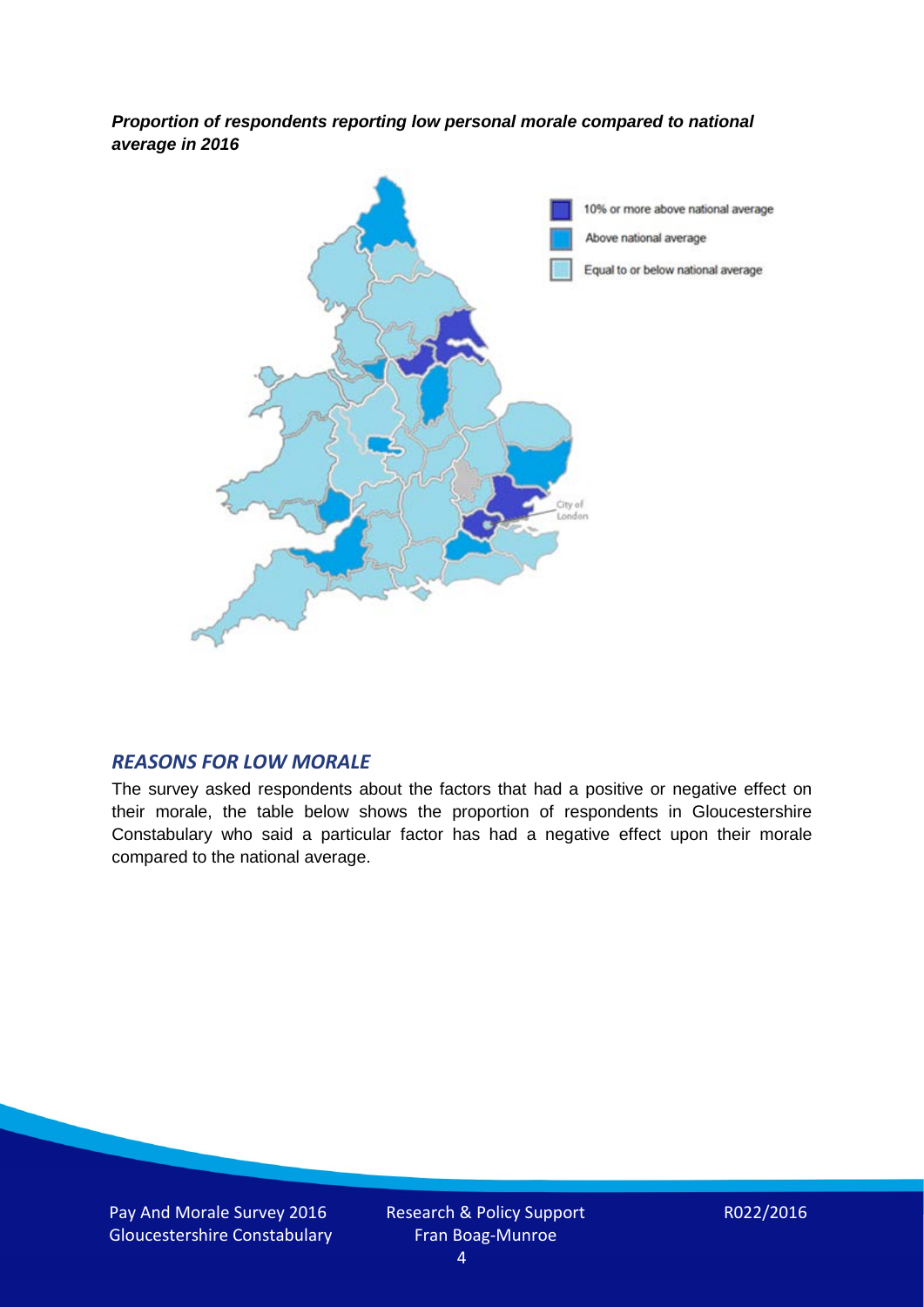| <b>Factor</b>                                  | <b>Negative effect on morale</b><br><b>(Gloucestershire</b><br><b>Constabulary)</b> | <b>Negative effect on morale</b><br>(England and Wales) |
|------------------------------------------------|-------------------------------------------------------------------------------------|---------------------------------------------------------|
| Pay and benefits (including<br>pension)        | 55.8%                                                                               | 70.9%                                                   |
| Day-to-day job role                            | 41.1%                                                                               | 39.9%                                                   |
| Workload and responsibilities                  | 58.6%                                                                               | 52.4%                                                   |
| Work-life balance                              | 50.0%                                                                               | 58.2%                                                   |
| Opportunities for<br>development and promotion | 50.2%                                                                               | 49.9%                                                   |
| Health and wellbeing                           | 50.7%                                                                               | 54.3%                                                   |
| How the police as a whole<br>are treated       | 84.2%                                                                               | 84.2%                                                   |
| Treatment by senior<br>managers                | 45.2%                                                                               | 42.1%                                                   |

# **ATTITUDES TOWARDS THE POLICE**

74.2% of respondents from Gloucestershire Constabulary said that they would not recommend joining the police to others.

Nationally, the proportion of respondents who said that they would not recommend joining the police to others ranges from 78.6% in the top ranking force to 55.4% in the bottom ranking force. Compared to the other forces in England and Wales, Gloucestershire Constabulary ranks 5 out of 42; there are therefore 37 forces with a smaller proportion of respondents who say that they would not recommend joining the police to others.

67.5% of respondents from Gloucestershire Constabulary said that they did not feel valued within the police.

The proportion of respondents who did not feel valued ranges from 79.2% in the top ranking force to 53.1% in the bottom ranking force. In terms of the proportion of respondents who did not feel valued within the police, Gloucestershire Constabulary ranks 12 out of 42; there are 30 forces with a smaller proportion of respondents who did not feel valued.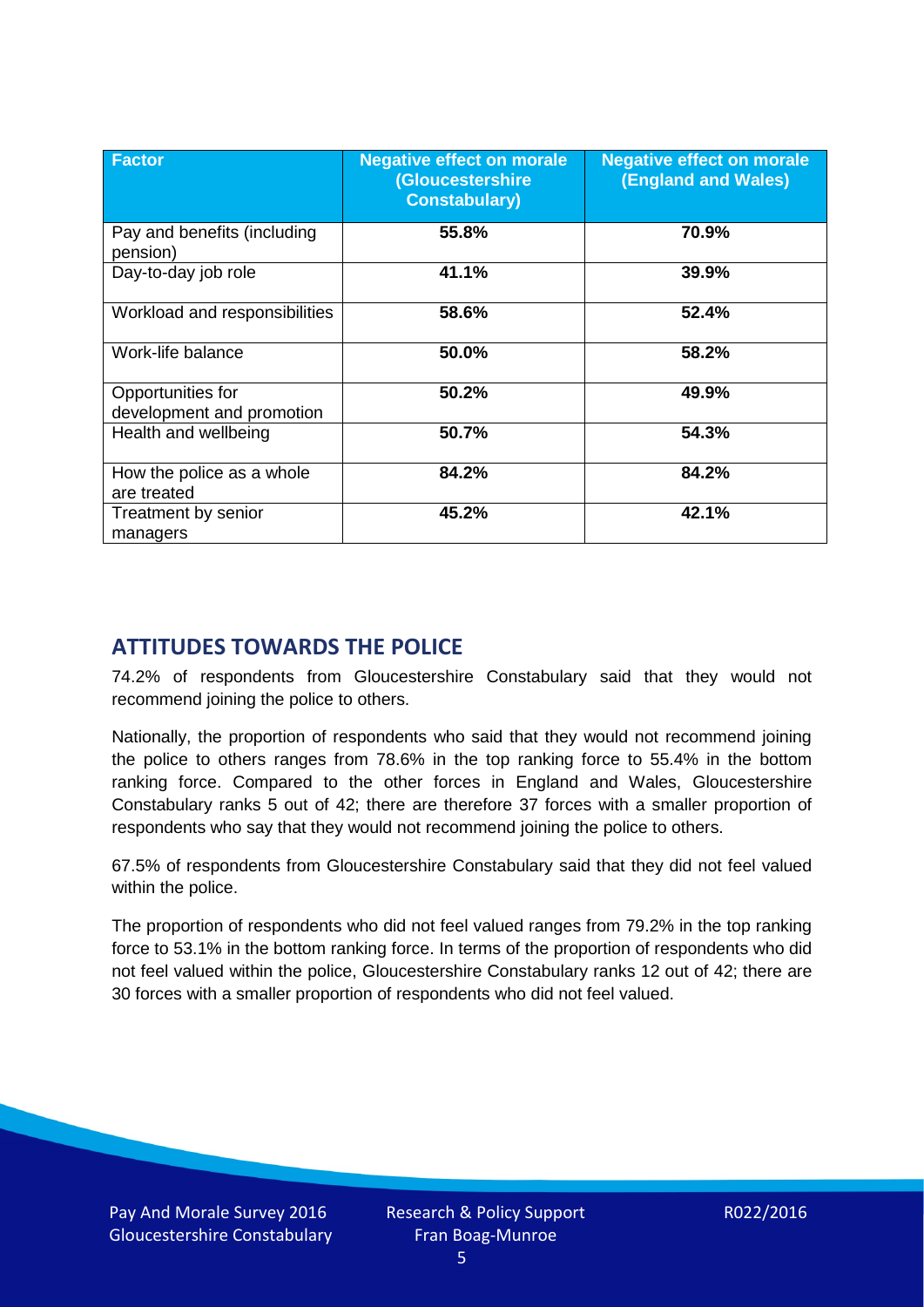|                                                           | 2016  | 2015  |
|-----------------------------------------------------------|-------|-------|
| would<br>not<br>recommend joining<br>the police to others | 74.2% | 77.7% |
| I do not feel valued<br>in the police                     | 67.5% | 70.3% |

For the service as a whole, the proportion of respondents in 2016 who said that they would not recommend joining the police to others was 69.9%. In 2015, 76.3% of respondents said that they would not recommend joining the police. The difference between 2016 and 2015 is statistically significant<sup>[4](#page-5-0)</sup>.

Across the police service as a whole, 67.3% of respondents said that they did not feel valued; compared to 74.7% of respondents in last year's survey. A significantly smaller proportion of respondents did not feel valued this year compared to 201[5](#page-5-1)<sup>5</sup>.

#### *Proportion of respondents who would not recommend the police to others compared to national average in 2016*



<span id="page-5-1"></span><span id="page-5-0"></span> $4$  Z = 19.6, p < 0.001  $5$  Z = 22.1, p < 0.001

Pay And Morale Survey 2016 Gloucestershire Constabulary Research & Policy Support Fran Boag-Munroe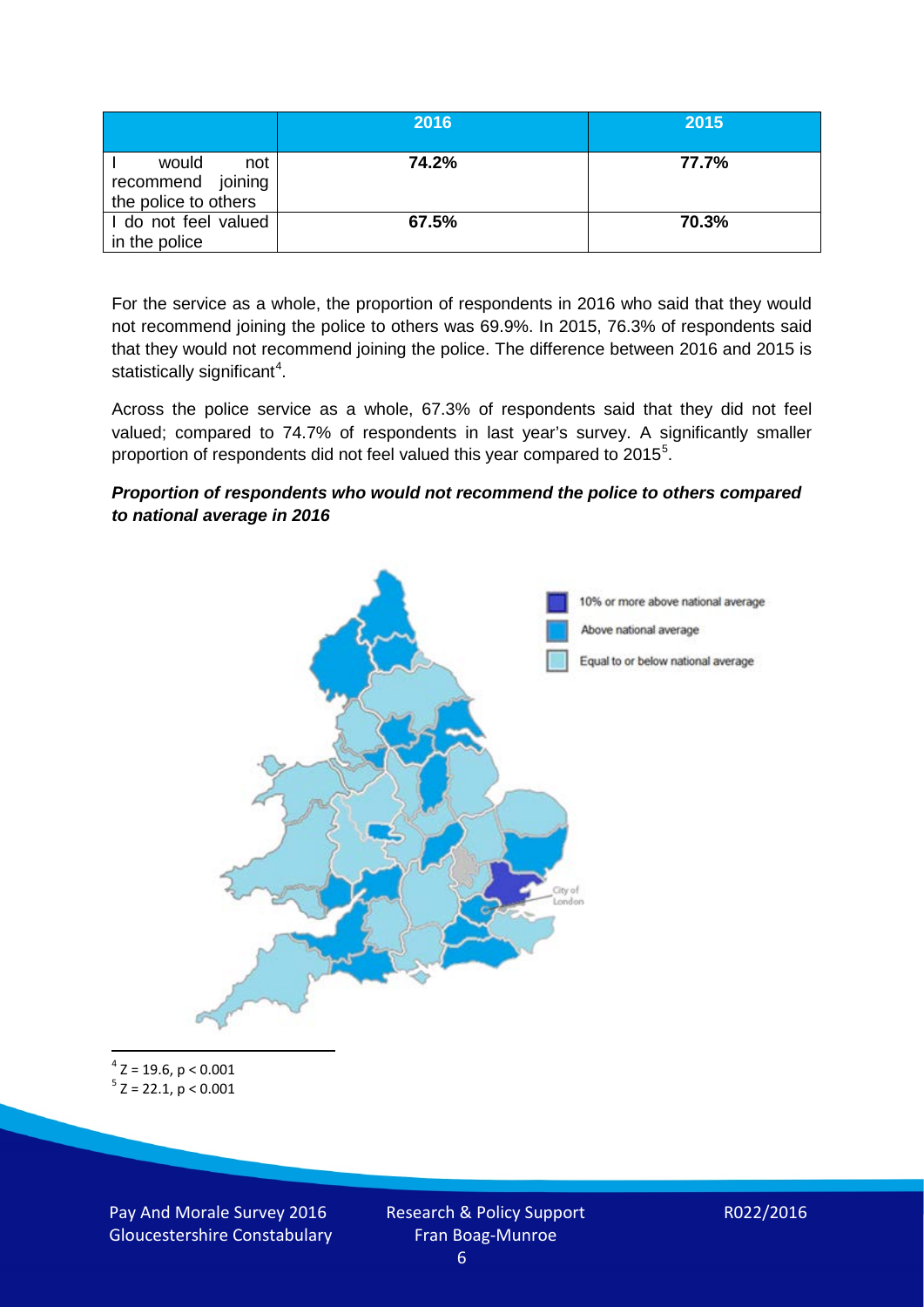# **INTENTION TO LEAVE**

11.0% of respondents from Gloucestershire Constabulary told us that they intend to leave the police service within two years. A further 18.2% of respondents said that they currently do not know what their intentions are with regards to staying in or leaving the police.

The proportion of respondents who planned to leave the police ranged from 21.5% at the top ranking force to 4.5% at the bottom ranking force. In terms of the proportion of respondents intending to leave, Gloucestershire Constabulary ranks 17 out of 42 forces, meaning that there are 25 forces with a smaller proportion of respondents intending to leave within two years.

Comparison of 2016 and 2015 figures for intention to leave in Gloucestershire Constabulary are provided in the table below.

|                                                | 2016  | 2015  |
|------------------------------------------------|-------|-------|
| Intend to leave the police<br>within two years | 11.0% | 13.0% |

For the service as a whole, 11.8% of respondents planned to leave the police service within two years; in 2015, 15.6% of respondents said that they intended to leave within two years. A significantly smaller proportion of respondents intended to leave the police service in 2015 compared to 201[6](#page-6-0)<sup>6</sup>.

<span id="page-6-0"></span> $6$  Z = 15.2, p < 0.001

Pay And Morale Survey 2016 Gloucestershire Constabulary Research & Policy Support Fran Boag-Munroe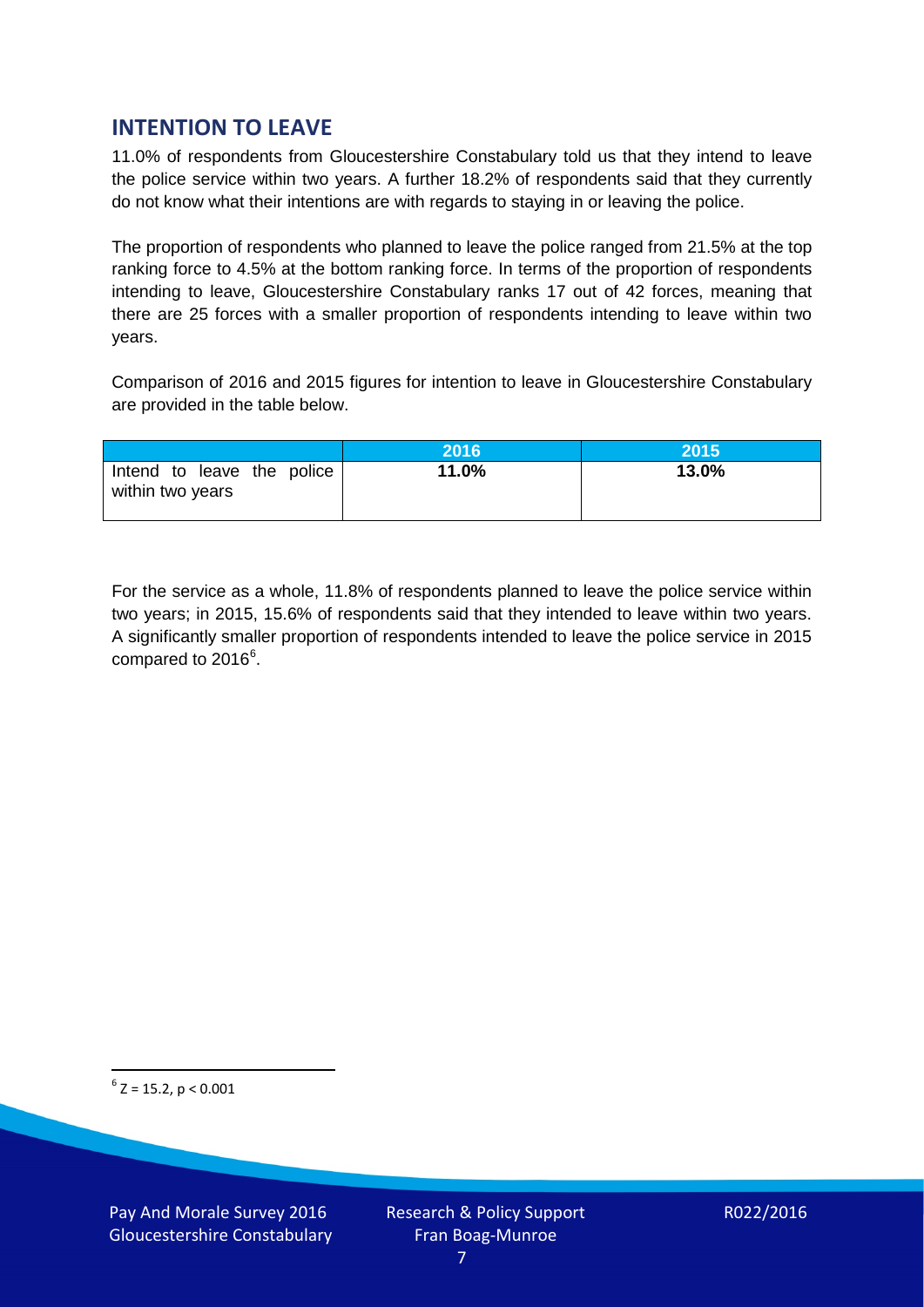*Proportion of respondents intending to leave the police within two years compared to national average in 2016*



#### *REASONS FOR INTENDING TO LEAVE THE POLICE SERVICE*

Respondents who had said they intended to leave were asked to indicate the reasons behind this intention. The table below shows the proportion of respondents in Gloucestershire Constabulary who said that a particular factor has had a major effect on their intention to leave, compared to the national average.

Please be aware that respondents were able to choose more than one option therefore the figures provide below will not add up to 100%.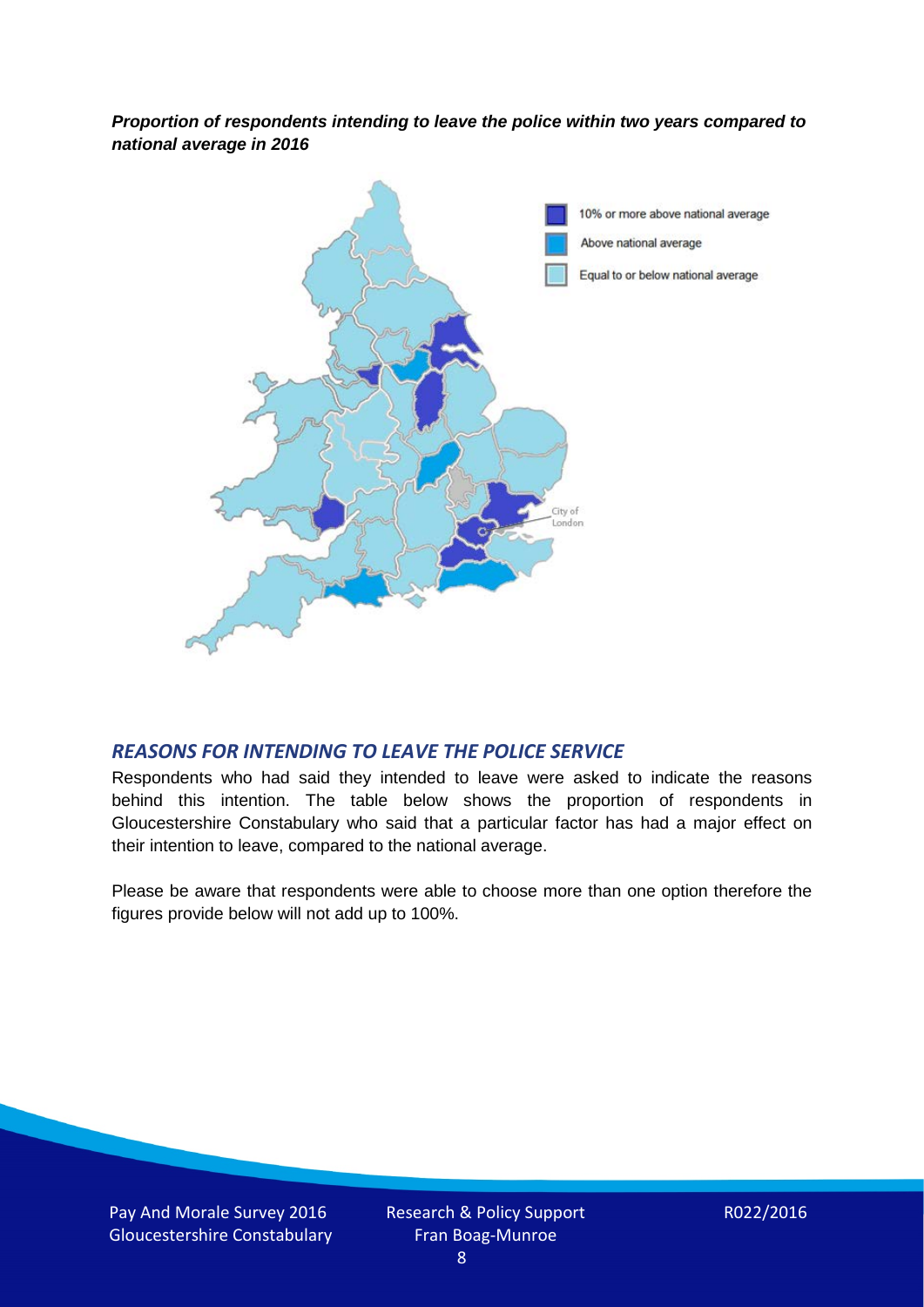| <b>Factor</b>                                          | <b>Major effect on intention to</b><br>leave (Gloucestershire<br><b>Constabulary)</b> | <b>Major effect on intention to</b><br>leave (England and Wales) |
|--------------------------------------------------------|---------------------------------------------------------------------------------------|------------------------------------------------------------------|
| The impact of your job on<br>your family/personal life | 64.5%                                                                                 | 57.2%                                                            |
| Your morale                                            | 74.2%                                                                                 | 81.7%                                                            |
| Your opportunities for<br>development and promotion    | 25.8%                                                                                 | 49.1%                                                            |
| Your pay and benefits                                  | 33.3%                                                                                 | 67.6%                                                            |
| Better job opportunities<br>outside of the Police      | 22.6%                                                                                 | 59.2%                                                            |
| The impact of the job on your<br>health and wellbeing  | 45.2%                                                                                 | 69.4%                                                            |
| Dissatisfaction with your day-<br>to-day job role      | 38.7%                                                                                 | 43.6%                                                            |
| Your workload and<br>responsibilities                  | 25.8%                                                                                 | 41.8%                                                            |
| How the police was a whole<br>are treated              | 67.7%                                                                                 | 77.6%                                                            |
| Your treatment by senior<br>managers                   | 48.4%                                                                                 | 43.7%                                                            |

# **PAY AND BENEFITS**

63.0% of respondents from Gloucestershire Constabulary told us that they do not feel that they are paid fairly for the responsibilities they have within their job.

Across England and Wales, the proportion of respondents who feel that they are not paid fairly for their responsibilities ranges from 80.8% at the top ranking force to 63.0% at the bottom ranking force. Gloucestershire Constabulary ranks 42 out of 42 forces; there are 0 forces with a smaller proportion of respondents who say that they are not fairly paid for the responsibilities within their job.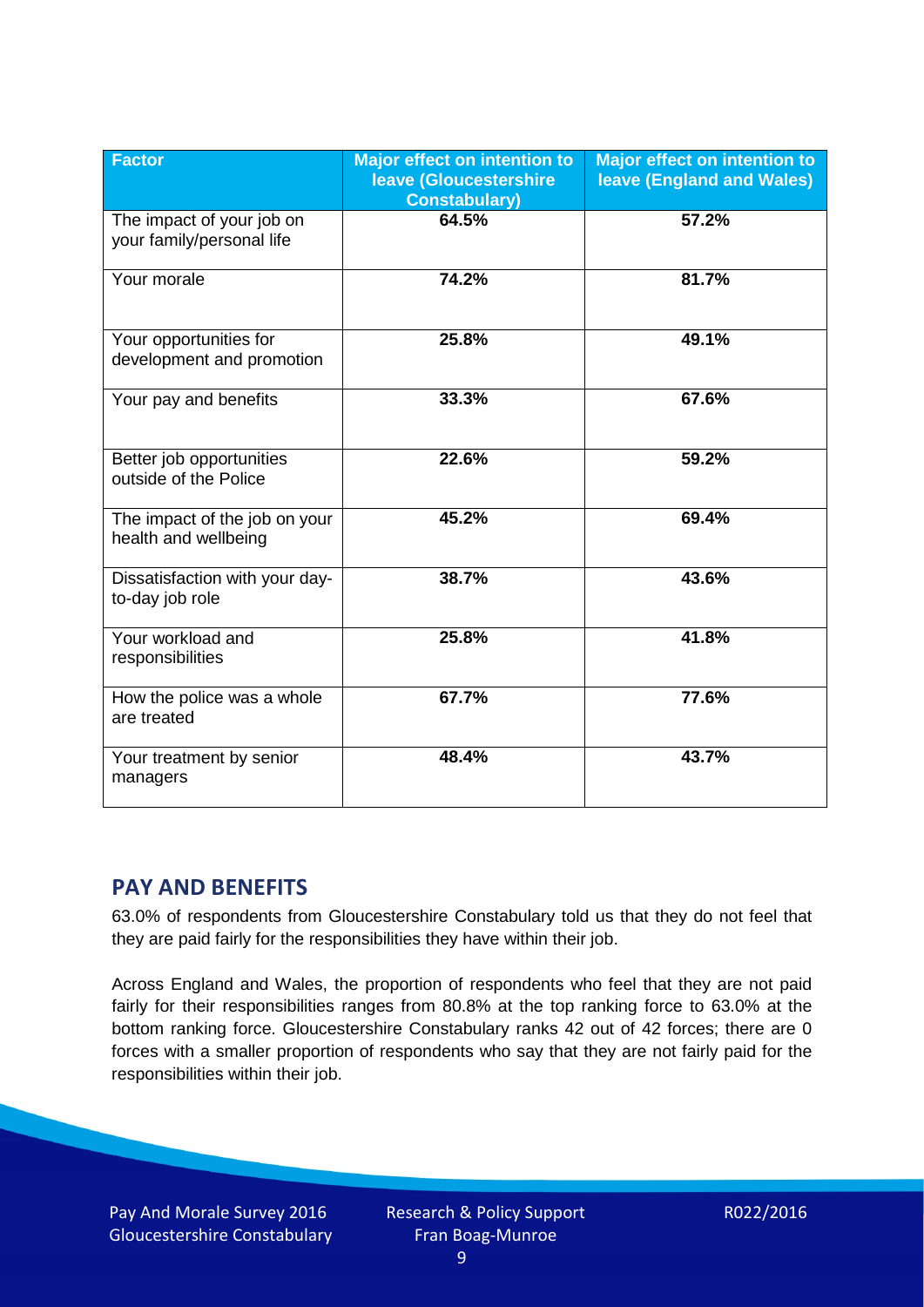50.9% of respondents from Gloucestershire Constabulary said that they are dissatisfied with their overall remuneration (including basic pay and allowances) and 57.6% said that they are dissatisfied with their pensions.

Nationally, The proportion of respondents who are dissatisfied with their overall remuneration ranges from 74.2% at the top ranking force to 50.9% at the bottom ranking force. In terms of respondents reporting dissatisfaction with their remuneration, Gloucestershire Constabulary ranks 42 out of 42 forces, meaning that there are 0 forces with a smaller proportion of respondents who are dissatisfied with their remuneration.

Pension dissatisfaction ranges from 71.5% at the top ranking force to 55.5% at the bottom ranking force. Gloucestershire Constabulary ranks 40 out of 42 forces for this indicator; therefore there are 2 forces with a smaller proportion of respondents who are dissatisfied with their pension.

|                                                                         | 2016  | 2015  |
|-------------------------------------------------------------------------|-------|-------|
| Do not feel fairly paid for the<br>responsibilities within their<br>job | 63.0% | 70.3% |
| Dissatisfied with total<br>remuneration                                 | 50.9% | 61.9% |
| Dissatisfied with pension                                               | 57.6% | 66.7% |

Nationally, 74.4% of respondents said that they were not paid fairly for the responsibilities they have within their job; this proportion was 70.3% in 2015. A significantly larger proportion of respondents said that they were not paid fairly for their responsibilities this year compared to last year<sup>[7](#page-9-0)</sup>.

The proportion of respondents across the police service as a whole who were dissatisfied with their remuneration was 66.7%; this compares to 62.7% in 2015. The difference between

<span id="page-9-0"></span> $7$  Z=12.5, p < 0.001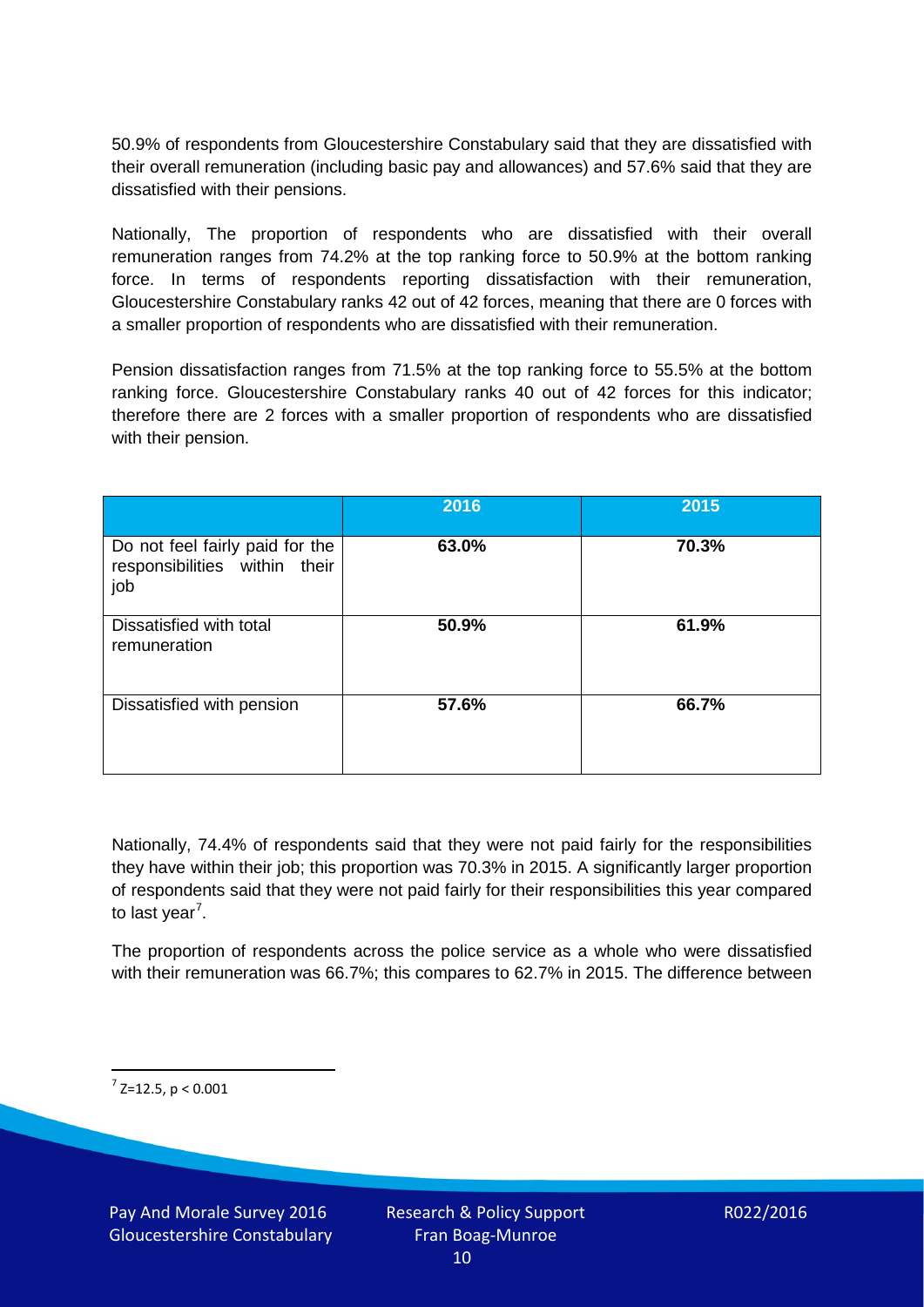the proportion of respondents who were dissatisfied with their overall remuneration in 2016 and 2015 was statistically significant<sup>[8](#page-10-0)</sup>.

Across England and Wales, the proportion of respondents who were dissatisfied with their pension in 2016 was 66.6%; this proportion was 68.9% in 2015. A significantly smaller proportion of respondents were dissatisfied with their pension this year compared to last year<sup>[9](#page-10-1)</sup>.

#### *Proportion of respondents who do not feel fairly paid for the responsibilities within their job compared to national average in 2016*



<span id="page-10-1"></span><span id="page-10-0"></span> $8$  Z = 11.4, p < 0.001  $^{9}$  Z = 6.7 p < 0.001